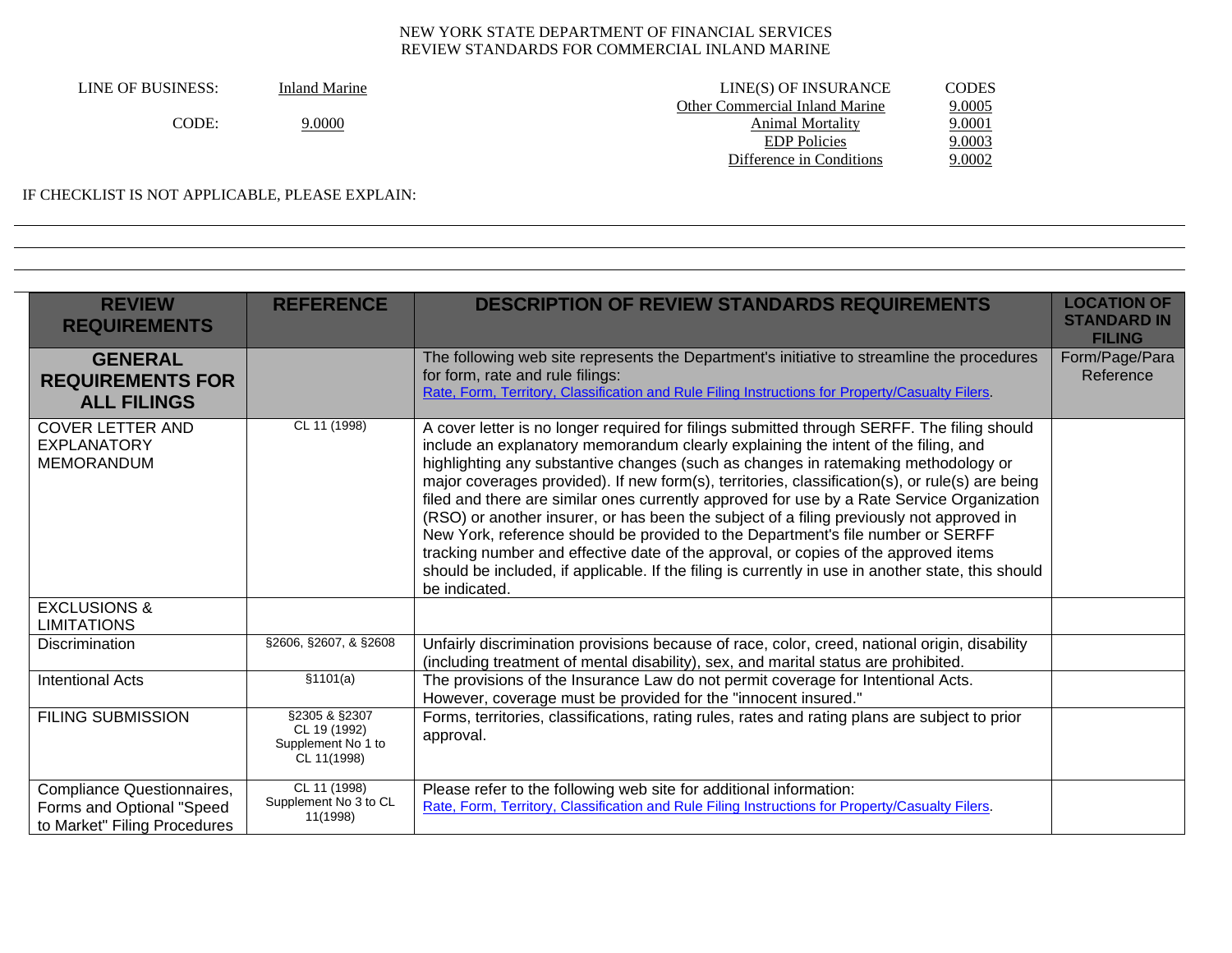| <b>REVIEW</b><br><b>REQUIREMENTS</b>      | <b>REFERENCE</b>                                                                                                | <b>DESCRIPTION OF REVIEW STANDARDS REQUIREMENTS</b>                                                                                                                                                                                                                                                                                                                                                                                                                                                                                                                                                                                                                                                                                                                                                                                                                                                                                                                                                                                                                                                                      | <b>LOCATION OF</b><br><b>STANDARD IN</b><br><b>FILING</b> |
|-------------------------------------------|-----------------------------------------------------------------------------------------------------------------|--------------------------------------------------------------------------------------------------------------------------------------------------------------------------------------------------------------------------------------------------------------------------------------------------------------------------------------------------------------------------------------------------------------------------------------------------------------------------------------------------------------------------------------------------------------------------------------------------------------------------------------------------------------------------------------------------------------------------------------------------------------------------------------------------------------------------------------------------------------------------------------------------------------------------------------------------------------------------------------------------------------------------------------------------------------------------------------------------------------------------|-----------------------------------------------------------|
|                                           |                                                                                                                 |                                                                                                                                                                                                                                                                                                                                                                                                                                                                                                                                                                                                                                                                                                                                                                                                                                                                                                                                                                                                                                                                                                                          |                                                           |
| NO FILE OR FILING<br><b>EXEMPTIONS</b>    | Article 63<br>11NYCRR16 (Reg. 86)                                                                               | An authorized insurer must obtain a "Special Risk License" prior to writing business in the<br>"Free Trade Zone". Such business shall be limited to a Special Risk defined as either a<br>Class 1 risk, Class 2 risk as enumerated in the list contained in Regulation 86, or a Class<br>3 risk. Although filing is not required for a Class 1 risk or a Class 2 risk, rates and policy<br>forms applied to special risks must still satisfy governing standards set forth in the<br>Insurance Law and regulations. If it is a class 3 risk then the company is required to file<br>for information only any form that has not been previously filed with the Superintendent<br>within three business days after the first delivery of a policy using such form, but no later<br>than 60 calendar days after the inception date of such policy. It should be noted that any<br>policy form that an insurer previously filed with the Superintendent and that the<br>Superintendent disapproved or rejected or that the insurer withdrew will not be considered<br>to have been previously filed with the Superintendent. |                                                           |
| PROHIBITED COVERAGES                      |                                                                                                                 | While the Department does not have an exhaustive list, some examples of prohibited<br>coverages include punitive damages and corporal punishment. Please refer to the<br>following web site for additional information:<br>Rate, Form, Territory, Classification and Rule Filing Instructions for Property/Casualty Filers.                                                                                                                                                                                                                                                                                                                                                                                                                                                                                                                                                                                                                                                                                                                                                                                              |                                                           |
| <b>SIDE BY SIDE</b><br><b>COMPARISON</b>  | CL 11 (1998)                                                                                                    | If the filing is a revision to existing form(s), territories, classification(s) or rule(s); Except for<br>simple, non-substantive changes, a side-by-side comparison of the form(s) or rule(s)<br>being proposed and those currently in use in New York, with all changes clearly marked<br>and explained in the company's cover letter or memorandum must be included. Revisions<br>to classifications and territories should include a comparison between those currently on<br>file (in New York) and those proposed, including relevant statistical data (experience) and<br>any rate or rate relativity effect. There should be a reference to the Department's<br>previous file number and/or a copy of the approval letter in which the current form(s),<br>territories, classification(s) or rule(s) were approved/acknowledged.                                                                                                                                                                                                                                                                                 |                                                           |
| <b>FORMS: POLICY</b><br><b>PROVISIONS</b> | §2307, §3105, §3106,<br>§3407, §3407-a, §3435 &<br>Article 54<br>11 NYCRR 86 (Reg. 95)<br>11NYCRR153 (Reg. 135) |                                                                                                                                                                                                                                                                                                                                                                                                                                                                                                                                                                                                                                                                                                                                                                                                                                                                                                                                                                                                                                                                                                                          | Form/Page/Para<br>Reference                               |
| <b>APPLICATIONS</b>                       |                                                                                                                 |                                                                                                                                                                                                                                                                                                                                                                                                                                                                                                                                                                                                                                                                                                                                                                                                                                                                                                                                                                                                                                                                                                                          |                                                           |
| Filing exemption                          | \$2307(b)                                                                                                       | Applications which do not become part of the policy are exempt from filing requirements                                                                                                                                                                                                                                                                                                                                                                                                                                                                                                                                                                                                                                                                                                                                                                                                                                                                                                                                                                                                                                  |                                                           |
| <b>Fraud Warning Statement</b>            | §403(d)<br>11NYCRR86.4 (Reg. 95)                                                                                | All applications must contain the prescribed fraud warning statement, which must be<br>incorporated immediately above the applicant's signature.                                                                                                                                                                                                                                                                                                                                                                                                                                                                                                                                                                                                                                                                                                                                                                                                                                                                                                                                                                         |                                                           |
| <b>APPRAISAL</b>                          |                                                                                                                 |                                                                                                                                                                                                                                                                                                                                                                                                                                                                                                                                                                                                                                                                                                                                                                                                                                                                                                                                                                                                                                                                                                                          |                                                           |
| Procedure for selection of<br>umpire      | §3408                                                                                                           | While an appraisal provision is not required, such provision must comply with the<br>requirements of §3408 for selection of an umpire on failure to agree.                                                                                                                                                                                                                                                                                                                                                                                                                                                                                                                                                                                                                                                                                                                                                                                                                                                                                                                                                               |                                                           |
| <b>ARBITRATION</b>                        |                                                                                                                 | Arbitration of disputes between an insured and the insurer may not be required.                                                                                                                                                                                                                                                                                                                                                                                                                                                                                                                                                                                                                                                                                                                                                                                                                                                                                                                                                                                                                                          |                                                           |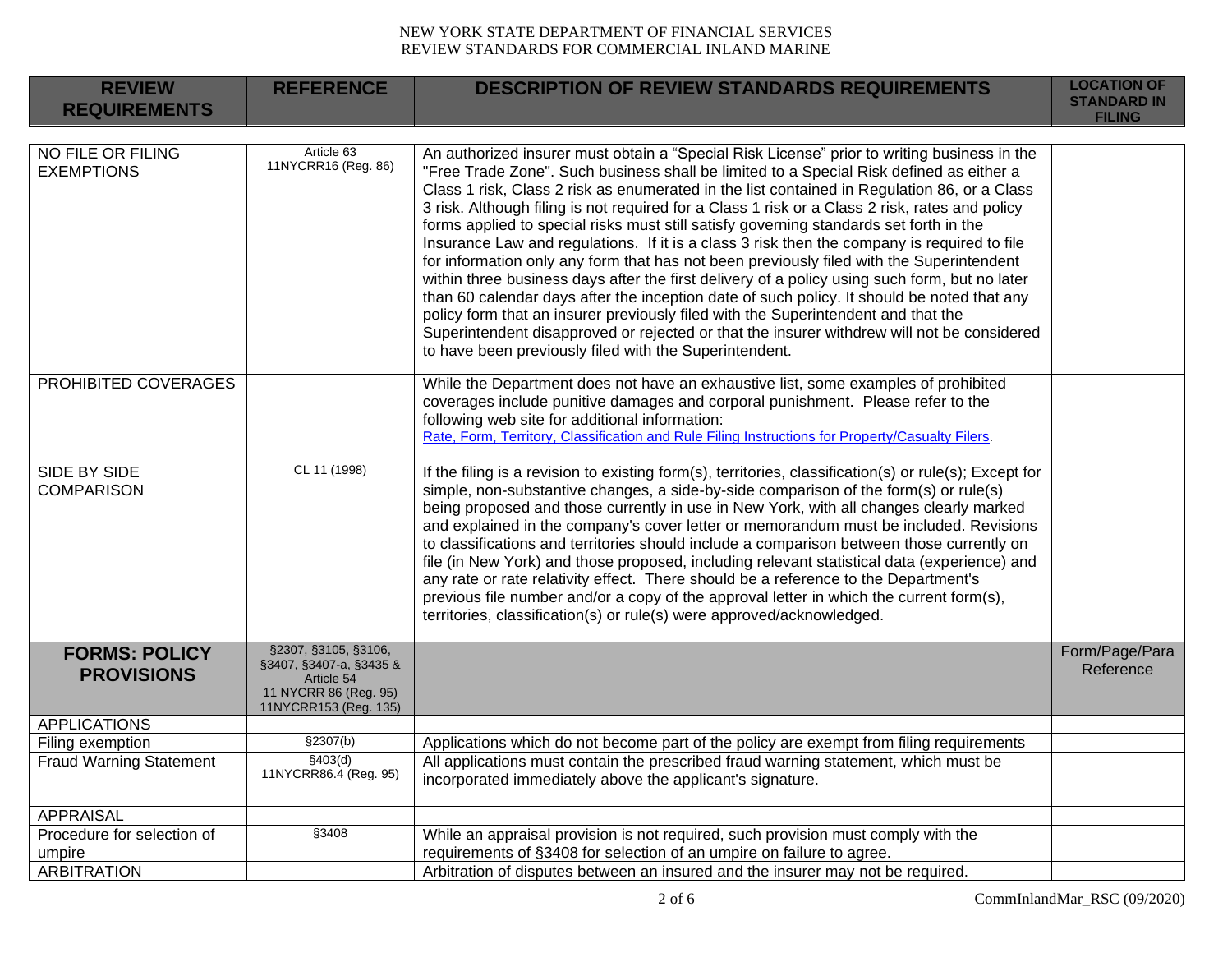| <b>REVIEW</b><br><b>REQUIREMENTS</b>             | <b>REFERENCE</b>                                                            | <b>DESCRIPTION OF REVIEW STANDARDS REQUIREMENTS</b>                                                                                                                                                                                                                                                                                                                                                                                                                                                                                                                                                                                                                                                          | <b>LOCATION OF</b><br><b>STANDARD IN</b><br><b>FILING</b> |
|--------------------------------------------------|-----------------------------------------------------------------------------|--------------------------------------------------------------------------------------------------------------------------------------------------------------------------------------------------------------------------------------------------------------------------------------------------------------------------------------------------------------------------------------------------------------------------------------------------------------------------------------------------------------------------------------------------------------------------------------------------------------------------------------------------------------------------------------------------------------|-----------------------------------------------------------|
| <b>BLANK ENDORSEMENTS</b>                        |                                                                             | Not permitted since a blank endorsement may change policy provisions without the proper<br>approval by this Department. An exception may be made for a blank form if its usage is<br>apparent based on the title/language of the form itself (such as a change in address form).<br>Forms containing check boxes with a space for language to be added are considered<br>blank endorsements and are subject to these rules.                                                                                                                                                                                                                                                                                  |                                                           |
| <b>CANCELLATION &amp; NON-</b><br><b>RENEWAL</b> | §3426<br>CL 14 (1986)<br>CL 11 (1989)<br>Supplement No 1 to CL 11<br>(1989) | The Cancellation & Nonrenewal provisions apply to all commercial risk policies including<br>policies issued or issued for delivery in New York covering risks with multi-state locations<br>where the insured is principally headquartered in New York or the policy provides that<br>New York Law will govern. Please refer to the Commercial Lines Cancellation and<br>Nonrenewal Form Filing Compliance Questionnaire for detailed cancellation and<br>nonrenewal requirements, available at:<br>Rate, Form, Territory, Classification and Rule Filing Instructions for Property/Casualty Filers.                                                                                                         |                                                           |
| Notice of Cancellation                           | $§3426(b), (c), (h)(2), (g)$ &<br>(1)                                       | The cancellation provisions must comply with the statutory requirements for the content of<br>the notice (including loss information), proof of notice, special provisions, and time frame<br>for giving notice. Any notice which fails to include a provision required by Section 3426<br>shall not be an effective notice of cancellation. Notice must be mailed/delivered to the first<br>name insured and to the insured's authorized agent or broker. Please refer to Item I.A of<br>the Commercial Lines Cancellation and Nonrenewal Form Filing Compliance<br>Questionnaire, available at: Rate, Form, Territory, Classification and Rule Filing<br><b>Instructions for Property/Casualty Filers.</b> |                                                           |
| Notice of Non Renewal                            | $§3426(e), (g), (h)(2)$ & (I)                                               | The nonrenewal provisions must comply with the statutory requirements for the content of<br>the notice (including loss information), proof of notice, special provisions, and time frame<br>for giving notice. Any notice which fails to include a provision required by Section 3426<br>shall not be an effective notice of nonrenewal. Notice must be mailed/delivered to the<br>first name insured and to the insured's authorized agent or broker. Please refer to Item I.B<br>of the Commercial Lines Cancellation and Nonrenewal Form Filing Compliance<br>Questionnaire, available at: Rate, Form, Territory, Classification and Rule Filing<br>Instructions for Property/Casualty Filers.            |                                                           |
| <b>Required Policy Period</b>                    | $\sqrt{3426(a)(2) 8 (d)(2)}$                                                | A required policy period means a period of one year from the date as of which a covered<br>policy is renewed or first issued. A policy issued for less than one year must be in<br>compliance with statutory reasons outlined in §3426(d)(2). Please refer to Item II of the<br>Commercial Lines Cancellation and Nonrenewal Form Filing Compliance Questionnaire,<br>available at: Rate, Form, Territory, Classification and Rule Filing Instructions for<br><b>Property/Casualty Filers.</b>                                                                                                                                                                                                               |                                                           |
| Permissible Reasons for<br>Cancellation          | $$3426(b), (c)$ & (h)                                                       | A policy may be cancelled for any valid underwriting reason during the first 60 days a<br>policy is in force. After the first 60 days, reasons for cancellation are limited to statutory<br>references. Please refer to Item I.A. 2 of the Commercial Lines Cancellation and<br>Nonrenewal Form Filing Compliance Questionnaire, available at: Rate, Form, Territory,<br><b>Classification and Rule Filing Instructions for Property/Casualty Filers.</b>                                                                                                                                                                                                                                                    |                                                           |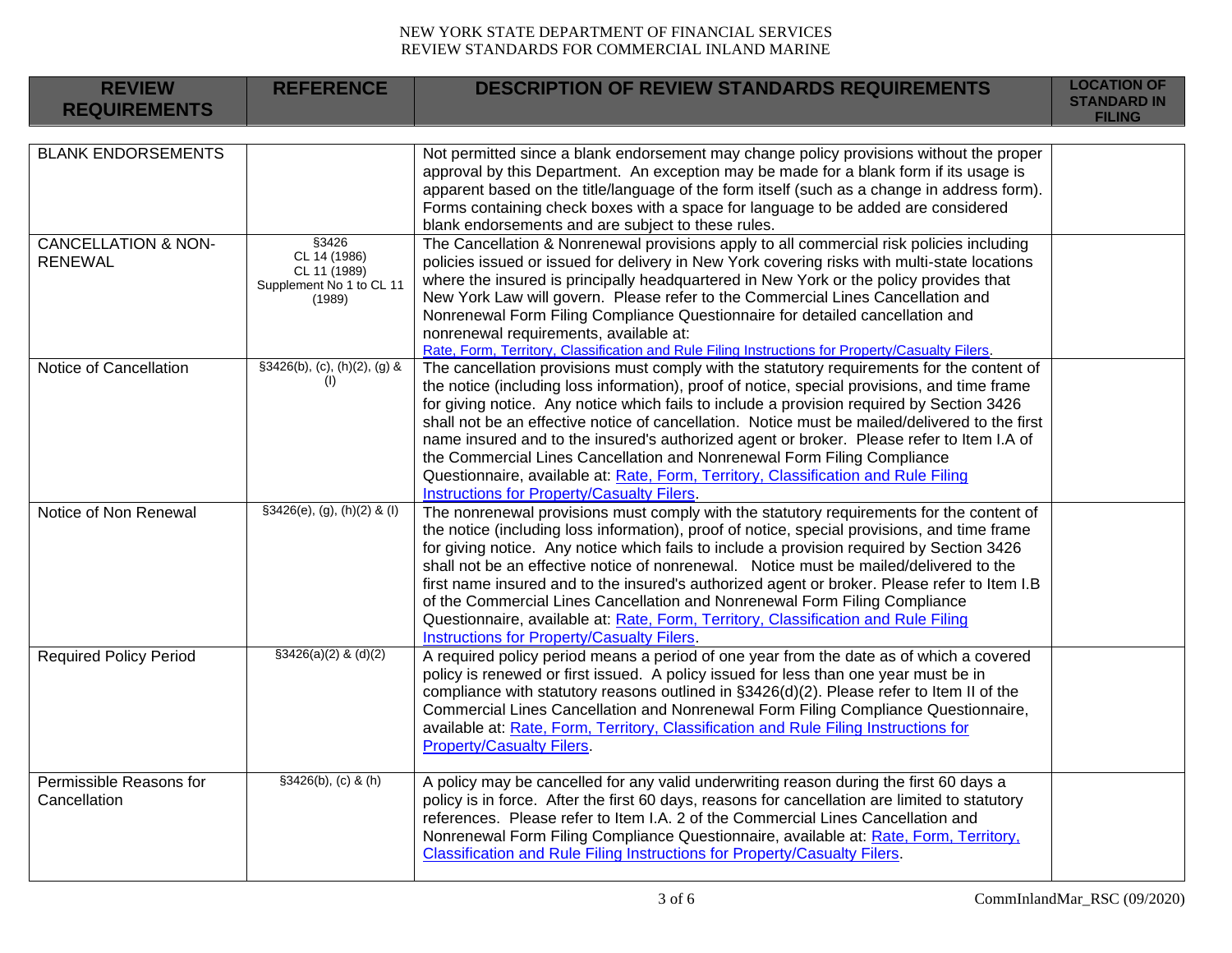| <b>REVIEW</b><br><b>REQUIREMENTS</b>   | <b>REFERENCE</b>                                 | <b>DESCRIPTION OF REVIEW STANDARDS REQUIREMENTS</b>                                                                                                                                                                                                                                                                                                                                                                                                                                                                                                                                                                                                 | <b>LOCATION OF</b><br><b>STANDARD IN</b><br><b>FILING</b> |
|----------------------------------------|--------------------------------------------------|-----------------------------------------------------------------------------------------------------------------------------------------------------------------------------------------------------------------------------------------------------------------------------------------------------------------------------------------------------------------------------------------------------------------------------------------------------------------------------------------------------------------------------------------------------------------------------------------------------------------------------------------------------|-----------------------------------------------------------|
|                                        |                                                  |                                                                                                                                                                                                                                                                                                                                                                                                                                                                                                                                                                                                                                                     |                                                           |
| Permissible Reasons for<br>Non Renewal | $$3426(e)$ & (h)                                 | A valid underwriting reason must be specifically listed in notice. Please refer to the<br>Commercial Lines Cancellation and Nonrenewal Form Filing Compliance Questionnaire,<br>available at: Rate, Form, Territory, Classification and Rule Filing Instructions for<br><b>Property/Casualty Filers.</b>                                                                                                                                                                                                                                                                                                                                            |                                                           |
| <b>Conditional Renewal</b>             | \$3426(e)(1)(B)                                  | A conditional renewal notice is required for any change in the policy less favorable to the<br>policyholder. Such notice must contain the specific reason or reasons for conditional<br>renewal and must comply with the statutory requirements for the content of the notice<br>(including loss information), proof of notice, special provisions, and time frame for giving<br>notice. Please refer to Item I.B.2 and I.B.3 of the Commercial Lines Cancellation and<br>Nonrenewal Form Filing Compliance Questionnaire, available at: Rate, Form, Territory,<br><b>Classification and Rule Filing Instructions for Property/Casualty Filers.</b> |                                                           |
| Suspension                             | \$3426(m)                                        | A suspension of coverage shall not be considered a cancellation of coverage.                                                                                                                                                                                                                                                                                                                                                                                                                                                                                                                                                                        |                                                           |
| <b>DEFINITIONS</b>                     | §1113(a)(20) & §2310(b) &<br>(c)<br>CL 22 (2000) | If a particular class or type of insurance cannot reasonably be categorized within the<br>Nation-Wide Marine Definition or Section 1113(a)(20) of the Insurance Law, it should not<br>be classified as inland marine. Please refer to Circular Letter No. 22 (2000).                                                                                                                                                                                                                                                                                                                                                                                |                                                           |
| <b>Inland Marine Definition</b>        |                                                  | Pertains to the insuring of property in transit over land; the insuring of property which is<br>mobile by nature and for which there is no fixed sites; and the insuring of property which<br>are instruments of communication or transportation such as bridges, tunnels, piers or<br>television antennas                                                                                                                                                                                                                                                                                                                                          |                                                           |
| Nation-Wide Marine<br>Definition       |                                                  | The Nation-Wide Marine Definition as adopted by the National Association of Insurance<br>Commissioners, describes the kinds of risks and coverages which may be classified or<br>identified as marine, inland marine or transportation insurance. New York adopted, with<br>exceptions, the 1976 version of the nationwide definition.                                                                                                                                                                                                                                                                                                              |                                                           |
| Ocean Marine Definition                |                                                  | Insurance covering damage to ships or vessels and the goods they carry while on the<br>ocean or inland waters.                                                                                                                                                                                                                                                                                                                                                                                                                                                                                                                                      |                                                           |
| <b>FORMS MISCELLANEOUS</b>             | \$3407(a)                                        | All Property and Casualty insurance policies must contain a provision equal or more<br>favorable to the provisions of §3407(a)                                                                                                                                                                                                                                                                                                                                                                                                                                                                                                                      |                                                           |
| <b>Numbered Forms</b>                  | \$2307(b)                                        | All policy forms and endorsements filed with the Department must include an identification<br>number.                                                                                                                                                                                                                                                                                                                                                                                                                                                                                                                                               |                                                           |
| <b>Unlicensed Companies</b>            | \$2307(b)                                        | All policy forms and endorsements filed with the Department may only include the names<br>of insurers licensed in the State of New York.                                                                                                                                                                                                                                                                                                                                                                                                                                                                                                            |                                                           |
| <b>LIBERALIZATION CLAUSE</b>           |                                                  |                                                                                                                                                                                                                                                                                                                                                                                                                                                                                                                                                                                                                                                     |                                                           |
| <b>LOSS SETTLEMENT</b>                 |                                                  |                                                                                                                                                                                                                                                                                                                                                                                                                                                                                                                                                                                                                                                     |                                                           |
| <b>Action Against Company</b>          |                                                  |                                                                                                                                                                                                                                                                                                                                                                                                                                                                                                                                                                                                                                                     |                                                           |
| OTHER INSURANCE                        |                                                  |                                                                                                                                                                                                                                                                                                                                                                                                                                                                                                                                                                                                                                                     |                                                           |
| <b>SUBROGATION</b>                     |                                                  |                                                                                                                                                                                                                                                                                                                                                                                                                                                                                                                                                                                                                                                     |                                                           |
| <b>VOIDANCE</b>                        | §3105 & §3106                                    | May not void a policy unless the misrepresentation is material. No misrepresentation<br>shall be deemed material unless knowledge by the insurer of the facts misrepresented<br>would have led to a refusal by the insurer to make such contract.                                                                                                                                                                                                                                                                                                                                                                                                   |                                                           |
| <b>WARRANTIES</b>                      | §3106                                            | A breach of warranty shall not void a policy unless the breach of warranty is material.                                                                                                                                                                                                                                                                                                                                                                                                                                                                                                                                                             |                                                           |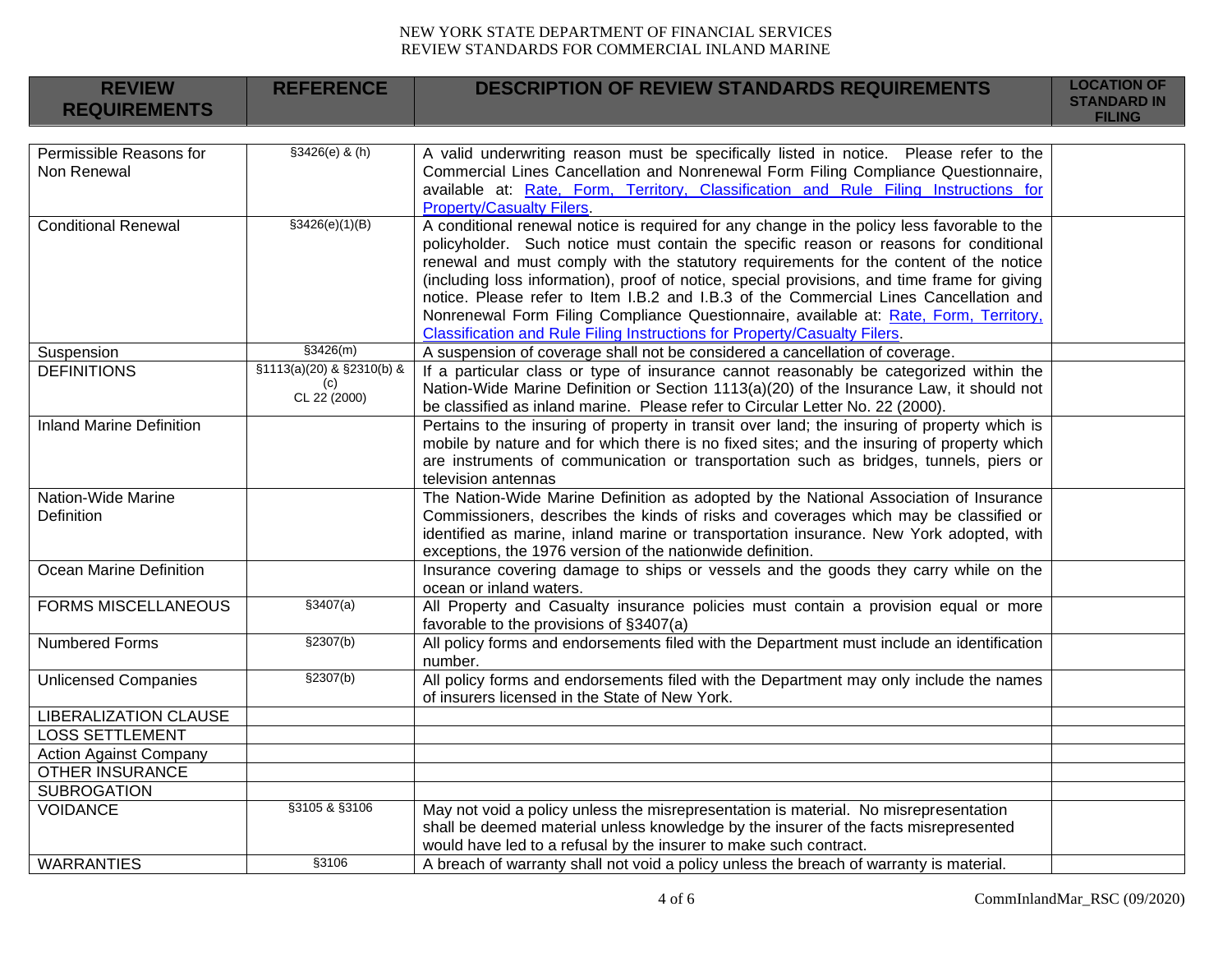| <b>REVIEW</b><br><b>REQUIREMENTS</b>                                         | <b>REFERENCE</b>                                                             | <b>DESCRIPTION OF REVIEW STANDARDS REQUIREMENTS</b>                                                                                                                                                                                                                                                                                                                                                                                                                                                                                                                                                                                                                                                                                                                                                                                                                                                                      | <b>LOCATION OF</b><br><b>STANDARD IN</b><br><b>FILING</b> |
|------------------------------------------------------------------------------|------------------------------------------------------------------------------|--------------------------------------------------------------------------------------------------------------------------------------------------------------------------------------------------------------------------------------------------------------------------------------------------------------------------------------------------------------------------------------------------------------------------------------------------------------------------------------------------------------------------------------------------------------------------------------------------------------------------------------------------------------------------------------------------------------------------------------------------------------------------------------------------------------------------------------------------------------------------------------------------------------------------|-----------------------------------------------------------|
|                                                                              |                                                                              |                                                                                                                                                                                                                                                                                                                                                                                                                                                                                                                                                                                                                                                                                                                                                                                                                                                                                                                          |                                                           |
| <b>RATES &amp; RATING</b><br><b>PLANS</b>                                    | §2304 & §2344<br>11NYCRR161 (Reg. 129)<br>Supplement No 4 to CL 11<br>(1998) | All rates, rating plans, and rating rules filings must be submitted in accordance with the<br>instructions of Supplement No. 4 to Circular Letter 11 (1998) which outlines the new<br>mandatory filing procedures effective September 16, 2002. These procedures contain the<br>minimum required information that must accompany all rate, rating plan, and rating rule<br>filings. Rate filings must include appropriate supporting information as outlined in the<br>Rate Filing Sequence Checklist. Please note the relevant requirements contained in<br>Section 2304 of the New York Insurance Law. For commercial lines filings subject to flex-<br>rating under Section 2344, please also refer to Regulation 129 (11 NYCRR 161). Please<br>refer to the Department's web site for additional information at: Rate, Form, Territory,<br>Classification and Rule Filing Instructions for Property/Casualty Filers. | Form/Page/Para<br>Reference                               |
| ADOPTIONS OF RATE<br><b>SERVICE</b><br>ORGANIZATIONS (RSO)<br><b>FILINGS</b> |                                                                              |                                                                                                                                                                                                                                                                                                                                                                                                                                                                                                                                                                                                                                                                                                                                                                                                                                                                                                                          |                                                           |
| Me Too Filings                                                               | §2306<br>11 NYCRR 161.7<br>(Reg. 129)                                        | The insurer may discharge its rate filing obligation by giving notice that it uses rates and<br>rate information prepared by a designated rate service organization. Please refer to<br>Regulation 129 for the filing of rates and the relation and role of rates published by a rate<br>service organization and the Department's web site for additional filing information at:<br>Rate, Form, Territory, Classification and Rule Filing Instructions for Property/Casualty Filers.                                                                                                                                                                                                                                                                                                                                                                                                                                    |                                                           |
| CONSENT-TO-RATE                                                              | \$2309                                                                       | The application for an excess rate is subject to prior approval. In addition, the application<br>must include the insured's reasons and the application must be signed by the insured.                                                                                                                                                                                                                                                                                                                                                                                                                                                                                                                                                                                                                                                                                                                                   |                                                           |
| <b>INDIVIDUAL RISK RATING</b>                                                | \$2305<br>11NYCRR161.12<br>(Reg. 129)                                        | Individual Risk Submissions not subject to prior approval shall not filed with the<br>Department. All such information shall be retained in the insurer's individual underwriting<br>file for each policy issued for a period of five years from the date of first issuance of such<br>policy.                                                                                                                                                                                                                                                                                                                                                                                                                                                                                                                                                                                                                           |                                                           |
| <b>PRICING</b>                                                               | §2304 & §2344<br>11NYCRR161 (Reg. 129)<br>CL 19 (1992) & CL 4<br>(1996)      | The following web site contains the mandatory filing procedures:<br>Rate, Form, Territory, Classification and Rule Filing Instructions for Property/Casualty<br>Filers.                                                                                                                                                                                                                                                                                                                                                                                                                                                                                                                                                                                                                                                                                                                                                  |                                                           |
| <b>Minimum Premium Rules</b>                                                 |                                                                              | Minimum Premium Rules- the submission should evidence the relationship between the<br>amount charged as a minimum premium and the costs associated with producing the<br>policy or coverage. Return Premium/Minimum Earned Premium Rules - the submission<br>should specify that the policy will be pro-rated or short-rated due to mid-term termination<br>of the policy. Premium may be considered fully earned only for policies insuring special<br>events that are only a few days in length.                                                                                                                                                                                                                                                                                                                                                                                                                       |                                                           |
| <b>Multi Tiering</b>                                                         |                                                                              | Eligibility requirements for each tier must be submitted. The tier eligibility requirements<br>must be specific and mutually exclusive, so that no insured would be eligible for more<br>than one tier. The rate effects of the tier eligibility requirements should not be duplicated in<br>any rating plans. Justification must be provided for the rate differential for each tier.                                                                                                                                                                                                                                                                                                                                                                                                                                                                                                                                   |                                                           |